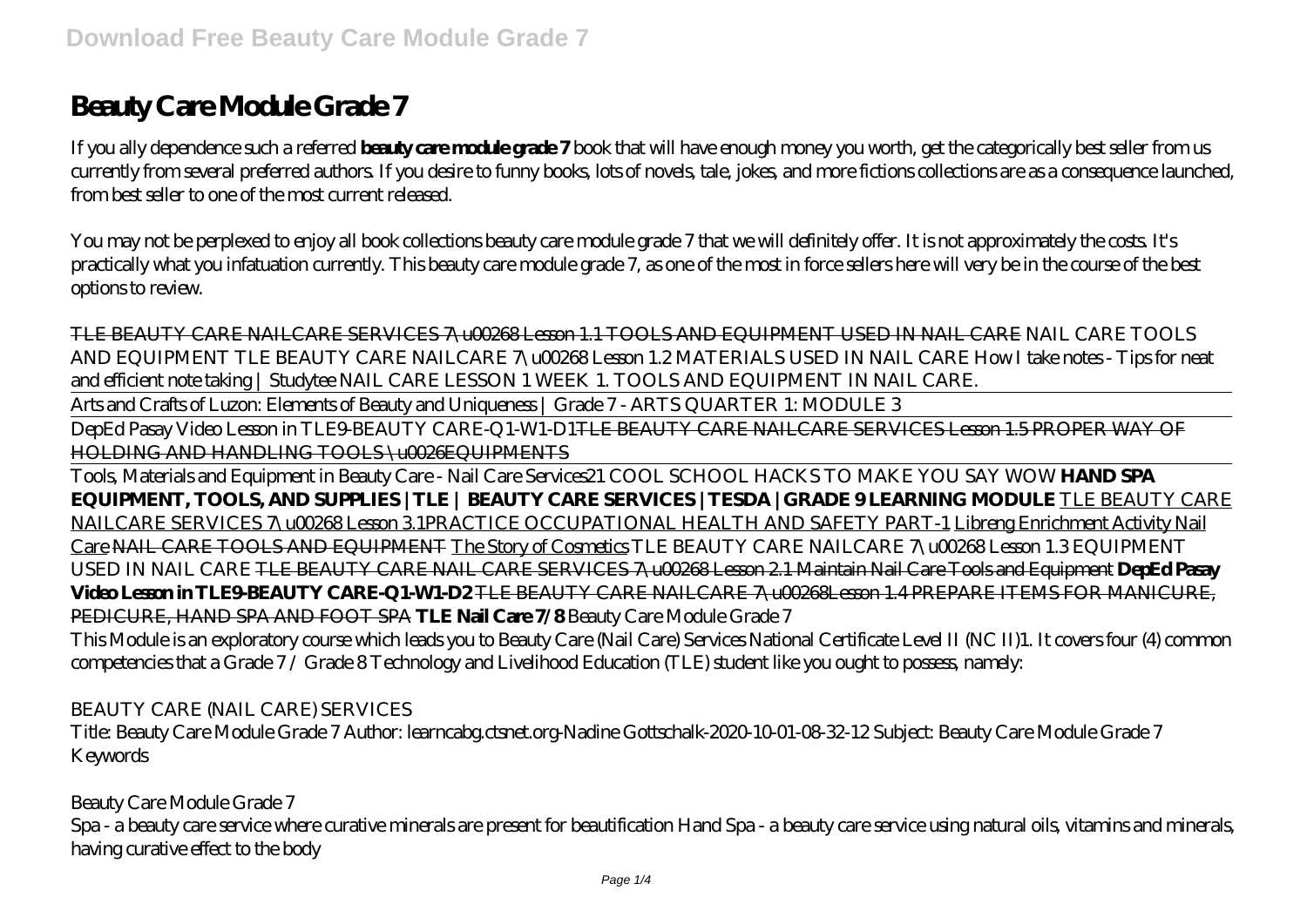#### *Learning Module - Deped-Bataan*

As this beauty care module grade 7, it ends happening inborn one of the favored books beauty care module grade 7 collections that we have. This is why you remain in the best website to see the unbelievable books to have. Both fiction and non-fiction are covered, spanning different genres (e.g. science fiction, fantasy, thrillers, romance) and ...

#### *Beauty Care Module Grade 7 - doorbadge.hortongroup.com*

Itcovers four common competencies that a Grade7/8 Technology and Livelihood Education (TLE) student ought to possess,namely: 1) use of tools and equipment;2) interpreting nail design; 3) practicing Occupational Health and Safety Procedures (OHSP); and 4) maintain tools, equipment and paraphernalia.

### *beauty* care for grades 7 to 9 - Copy - Copy.pdf - K to12...

receive and get this beauty care module grade 7 sooner is that this is the collection in soft file form. You can entre the books wherever you desire even you are in the bus, office, home, and further places. But, you may not obsession to fake Page 3/5. Get Free Beauty Care Module Grade 7

#### *Beauty Care Module Grade 7*

This Module is an exploratory course which leads you toBeauty Care (Nail Care) Services National Certificate Level II ( NC II) It covers 4 common competencies that a Grade 7/Grade 8 Technology and Livelihood Education (TLE) studentlike you ought to possess, namely: Lesson 1: Use of Nail Care Tools and Equipment; Lesson 2: Maintain Tools and Equipment;

#### *Beauty Care - T.L.E Learning Module*

Nail Care, once considered as a luxury for the few or as a mark of distinction between the rich and the poor, is now within the reach of the general public. In fact, part of a person's grooming and a form of inexpensive relaxation is a regular nail care activity – be it manicure, pedicure, hand spa or foot spa.

#### *Beauty Care Module - T.L.E Learning Module*

So, explore and experience the K to 12 TLE module and be a successful beauty care provider (nail care services). After finishing all the activities in this module, expect job opportunities and experience to set up a business enterprise which will generate jobs for others.

#### *LM-Beauty Care (NAIL CARE) - DEPED-LDN*

It covers 4 common competencies that a Grade 7 / Grade 8 Technology and Livelihood Education (TLE) student like you ought to possess, namely: 1) Use of Nail Care Tools and Equipment; 2) Maintain Tools and Equipment; 3) Practice Occupational Health and Safety Procedure; and 4) Practice basic nail designs These 4 common competencies are covered separately in 4 Lessons.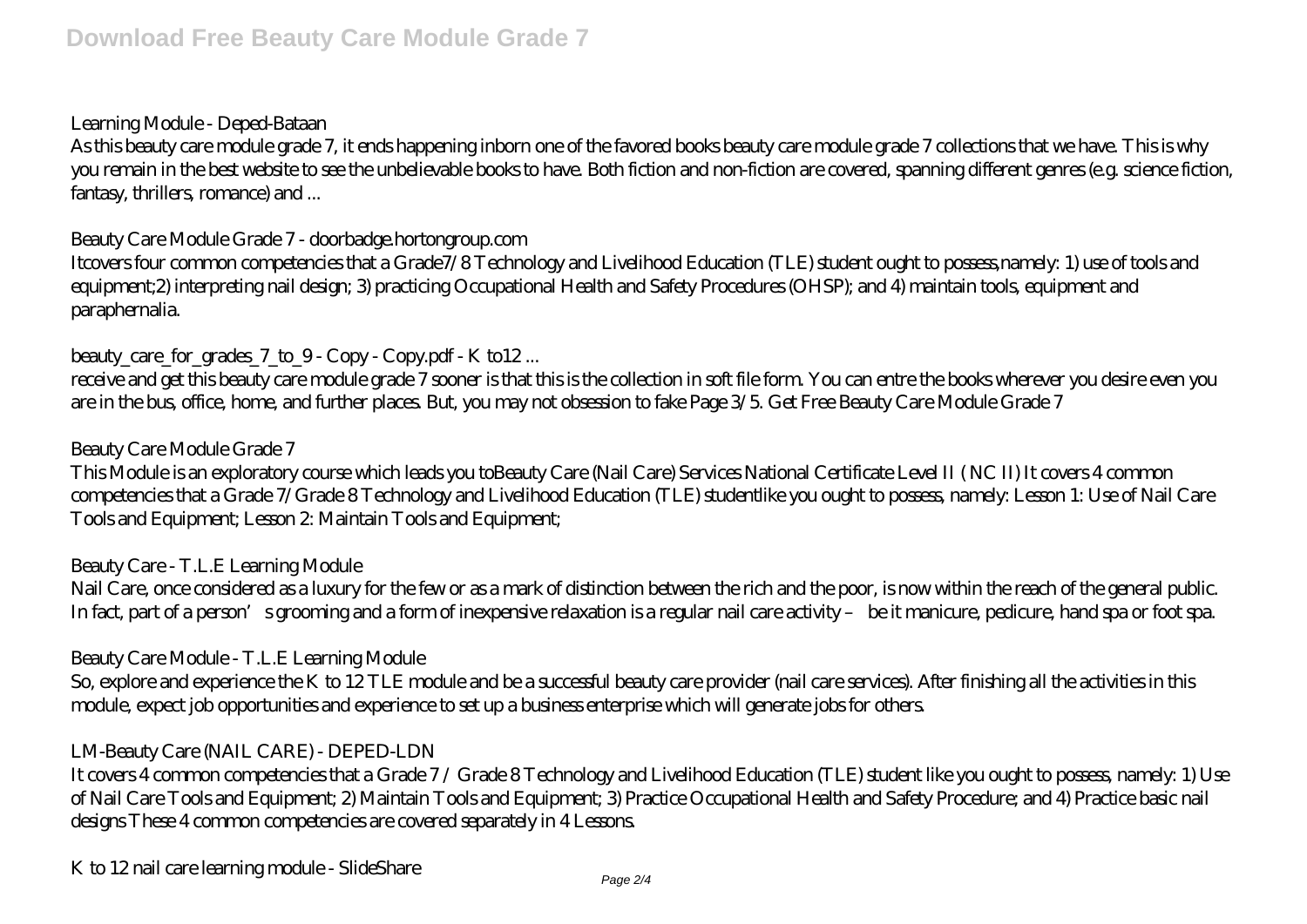pwd po module ng grade 7 and grade 8 math and English po sana. salamat . Reply Delete. Replies. Reply. Di Jae May 28, 2020 at 8:11 PM. ... BEAUTY CARE AND FRONT OFFICE PO. THANK YOU SO MUCH AND GOD BLESS PO. Reply Delete. Replies. Reply. Unknown June 1, 2020 at 4:00 PM. MELC po for SHS TVL- Cookery. Thank you po.

## *MELCs per SUBJECT (SY 2020-2021) - DepEd Click*

T.L.E Learning Module. Home Courses > > > > > > > > About Modules Gen. Licerio Topacio National High School T.L.E. Courses. Powered by Create your own unique website with customizable templates. Get Started. Home Courses > > > > > > > > About Modules ...

## *T.L.E Learning Module - Home*

The Module is designed to be a teacher-assisted learning kit or a self-learning kit on competencies that a Grade 7 TLE ought to possess. It explores the course on Beauty Care (Nail Care) Services which helps your student earn a Certificate of Competency in Grade 9which leads to a National Certificate Level I / II (NCI / II)in Grades 10, 11 or 12 b.

## *K to 12 nail care teacher's guide - SlideShare*

This curriculum guide is an exploratory course in Beauty Care (Nail Care) Services which leads to National Certificate Level II (NC II). It covers four common competencies that a Grade 7/8 Technology and Livelihood Education (TLE) student ought to possess, namely: 1) use of tools and equipment; 2) interpreting nail design; 3) practicing

# *K to 12 BASIC EDUCATION CURRICULUM JUNIOR HIGH SCHOOL ...*

K 12 | Beauty Care (Nail Care) Services | Technology and Livelihood Education (TLE) | Teacher's Guide by The Blogger on. ... DEPEDK12.COM | FREE DOWNLOAD Science Grade 10 Learner's Module U... GRADE 7-10 ARALING PANLIPUNAN (AP) DLL, DLP, TG, LMs (Downloads) GRADE 7 - 10 ARALING PANLIPUNAN/ AP, DOWNLOADABLE DAILY LESSON LOGS/PLANS, LEARNER'S ...

# *K 12 | Beauty Care (Nail Care) Services | Technology and ...*

Kto12 BASIC EDUCATION CURRICULUM TECHNOLOGY AND LIVELIHOOD EDUCATION HOME ECONOMICS-BEAUTY CARE (NAIL CARE) SERVICES Grade 9

## *(PDF) Kto12 BASIC EDUCATION CURRICULUM TECHNOLOGY AND ...* K to12 BASIC EDUCATION CURRICULUM TECHNOLOGY AND LIVELIHOOD EDUCATION HOME ECONOMICS – BEAUTY CARE (NAIL CARE) SERVICES Grade 7/8 (Exploratory

# *(PDF) K to12 BASIC EDUCATION CURRICULUM TECHNOLOGY AND ...*

May I download your module on beauty care grade 9 and grade 10.thank u. Reply Delete. Replies. Reply. Unknown August 7, 2020 at 9:26 AM. hello, asking permission to download your module in beauty care grade 9 and gr10, I believe that this will help me a lot. thank you. Reply Delete. Replies.